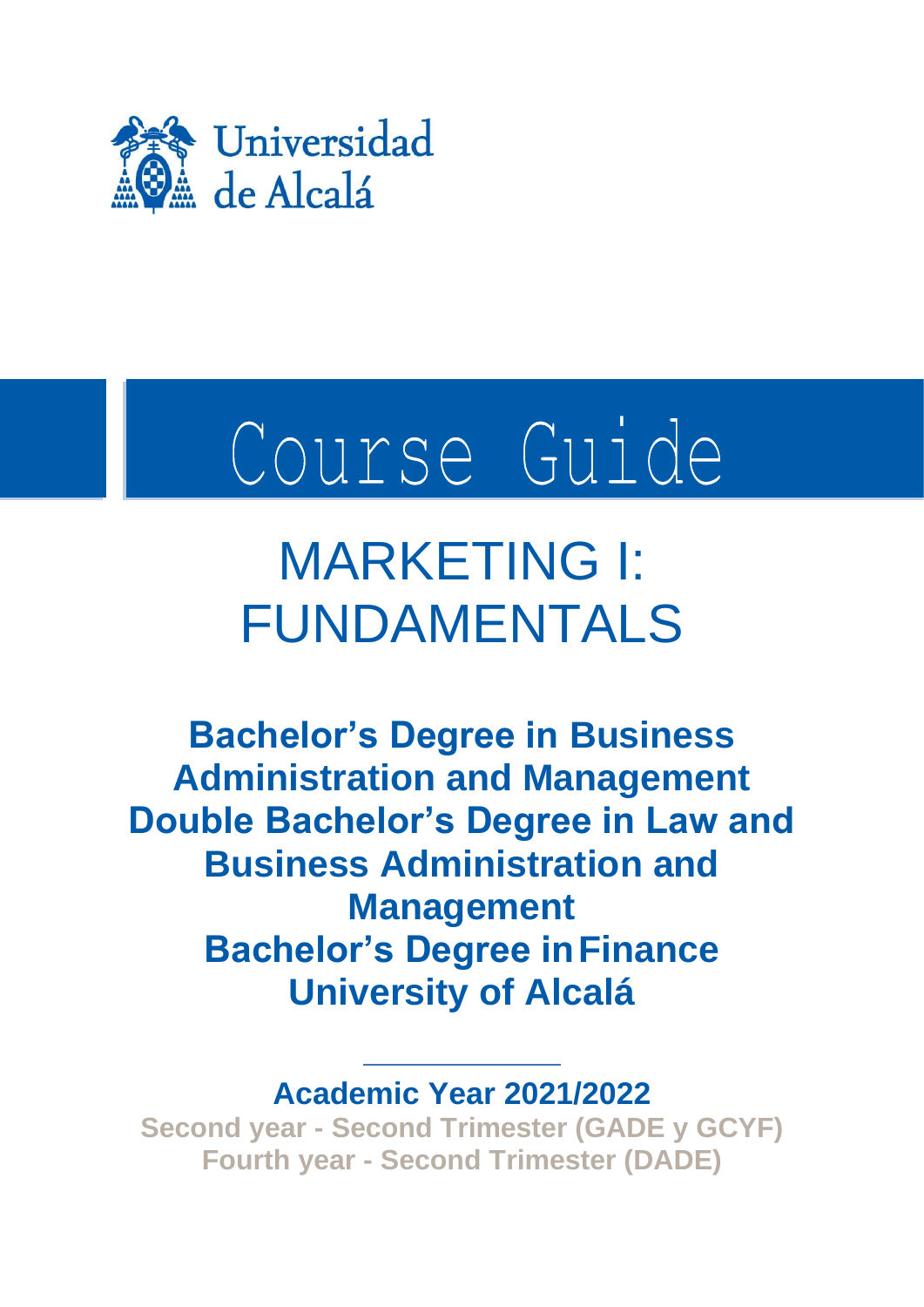

# **Course Guide**

| Subject name:                       | <b>Marketing: Fundamentals</b>                                                                                                                                                                                                                                                                                     |
|-------------------------------------|--------------------------------------------------------------------------------------------------------------------------------------------------------------------------------------------------------------------------------------------------------------------------------------------------------------------|
| Code:                               | 340012                                                                                                                                                                                                                                                                                                             |
|                                     | <b>Bachelor's Degree in</b><br><b>Bachelor's Degree in Business</b><br><b>Administration and Management</b>                                                                                                                                                                                                        |
| Part of degree:                     | Double Bachelor's Degree in Law and<br><b>Business Administration and Management</b>                                                                                                                                                                                                                               |
|                                     | <b>Bachelor's Degree in Accounting and</b><br><b>Finance</b>                                                                                                                                                                                                                                                       |
| <b>Department and Subject Area:</b> | <b>Department: Economics and Business</b><br><b>Management</b><br><b>Research and Teaching Unit:</b><br><b>Commercialisation and Market Research</b>                                                                                                                                                               |
| Nature of course:                   | <b>Obligatory</b>                                                                                                                                                                                                                                                                                                  |
| <b>ECTS Credits</b>                 | 6                                                                                                                                                                                                                                                                                                                  |
| Degree year and trimester:          | <b>Second - Second Trimester</b>                                                                                                                                                                                                                                                                                   |
| <b>Teaching Staff:</b>              | Pedro Cuesta Valiño (pedro.cuesta@uah.es)<br><b>Azucena Penelas Leguía</b><br>(azucena.penelas@uah.es)<br><b>Blanca García Henche</b><br>(blanca.garcia@uah.es)<br>José María López Sanz (jm.lopez@uah.es)<br>Eva de Isidro Guijarro (eva.isidro@uah.es)<br><b>Patricia Durán Álamo</b><br>(patricia.duran@uah.es) |
| Charge of the subject:              | Pedro Cuesta Valiño (pedro.cuesta@uah.es)                                                                                                                                                                                                                                                                          |
| <b>Teaching Schedule</b>            | To be arranged with the teachers                                                                                                                                                                                                                                                                                   |
| Language of course:                 | <b>Spanish / English Friendly</b>                                                                                                                                                                                                                                                                                  |

# **1. PRESENTATION**

The Fundamentals of Marketing class is an obligatory subject which forms part of the required degree credits and is taught in the third year of the bachelor's degree in Business Administration and Management.

The subject Fundamentals of Marketing is an introductory class into the foundations of international marketing. It offers an introduction into what marketing is and the main activities it involves, such as commercial management, analysis of the global market and the international scene, the study of consumer behaviour, knowledge of demand and market segmentation. All this will be studied through marketing research.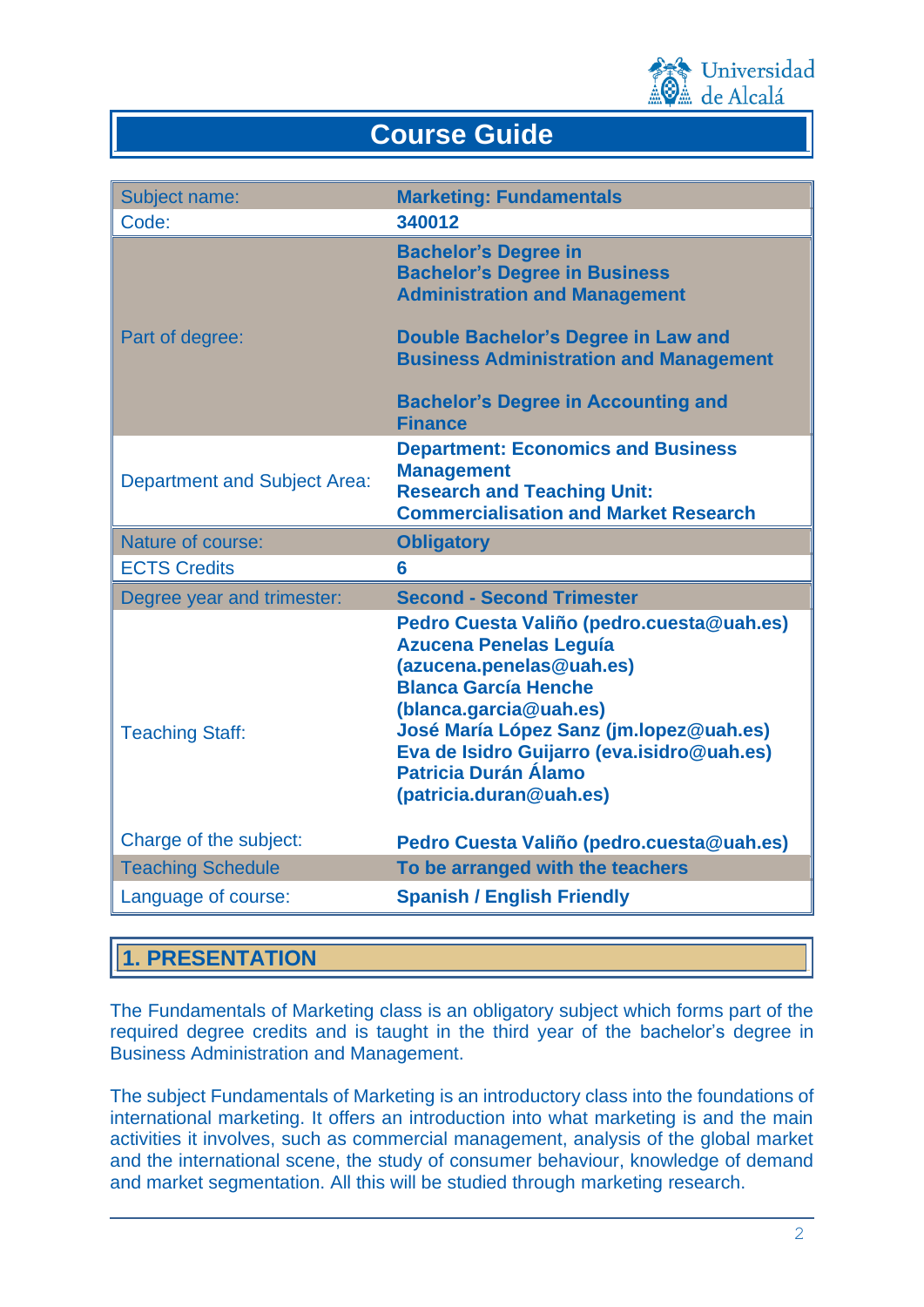

This guide is a tool which will allow the student to understand how the classes will develop, what must be done to pass the course, how work will be evaluated, etc. In summary, it is a guide to everything that will take place inside and outside of classes. classes.

# **2. SKILLS TO BE DEVELOPED**

Basic and general competences:

CG1.- Ability to solve problems in the business environment.

CG2.- Ability to analyse and synthesise economic and business issues.

CG3.- Ability to organise and plan the business environment

CG4.- Ability to analyse and search for information from different business sources.

CG5.- Ability to make business decisions

CG6.- Ethical commitment at work

CG7.- Ability to work in a team

CG11.- Commitment to the development of human rights, democratic principles, equality between women and men, solidarity, environmental protection and the promotion of a culture of peace.

CG12.- Ability to use the English language to search for information and use resources in English, and in the elaboration and presentation of academic activities.

#### Transversal Competences

CT1.- Acquire techniques and skills related to professional practice, including the application of the relevant ethical regulations.

CT2.- Know the resources available for accessing information and use them effectively.

CT3.- Acquire oral and written communication skills in modern languages, both in professional environments and in other types of contexts.

CT4.- To understand the ideas and arguments expressed in a foreign language, in writing and orally, both in everyday situations and in professional and specialised contexts.

CT5.- Manage in an advanced way the most frequently used office tools in a professional environment (word processing, databases and spreadsheets) and advanced use of electronic communication, navigation and data search programmes (e-mail and Internet).

CT6.- Design presentations using computer programmes and the ability to structure information appropriately and transmit it clearly and efficiently, with a basic knowledge of the functioning of data transmission networks.

CT7.- Know the main techniques of management, conflict resolution, labour selection and motivation of human teams in a work environment with the use of effective strategies in time management.

CT8.- Plan and develop research in a specific field of study, in accordance with the academic and scientific requirements that are specific to it.

CT9.- Know the history of the University of Alcalá, the functioning of European institutions and the historical, social, economic and cultural reality of European and Latin American countries.

Specific competences: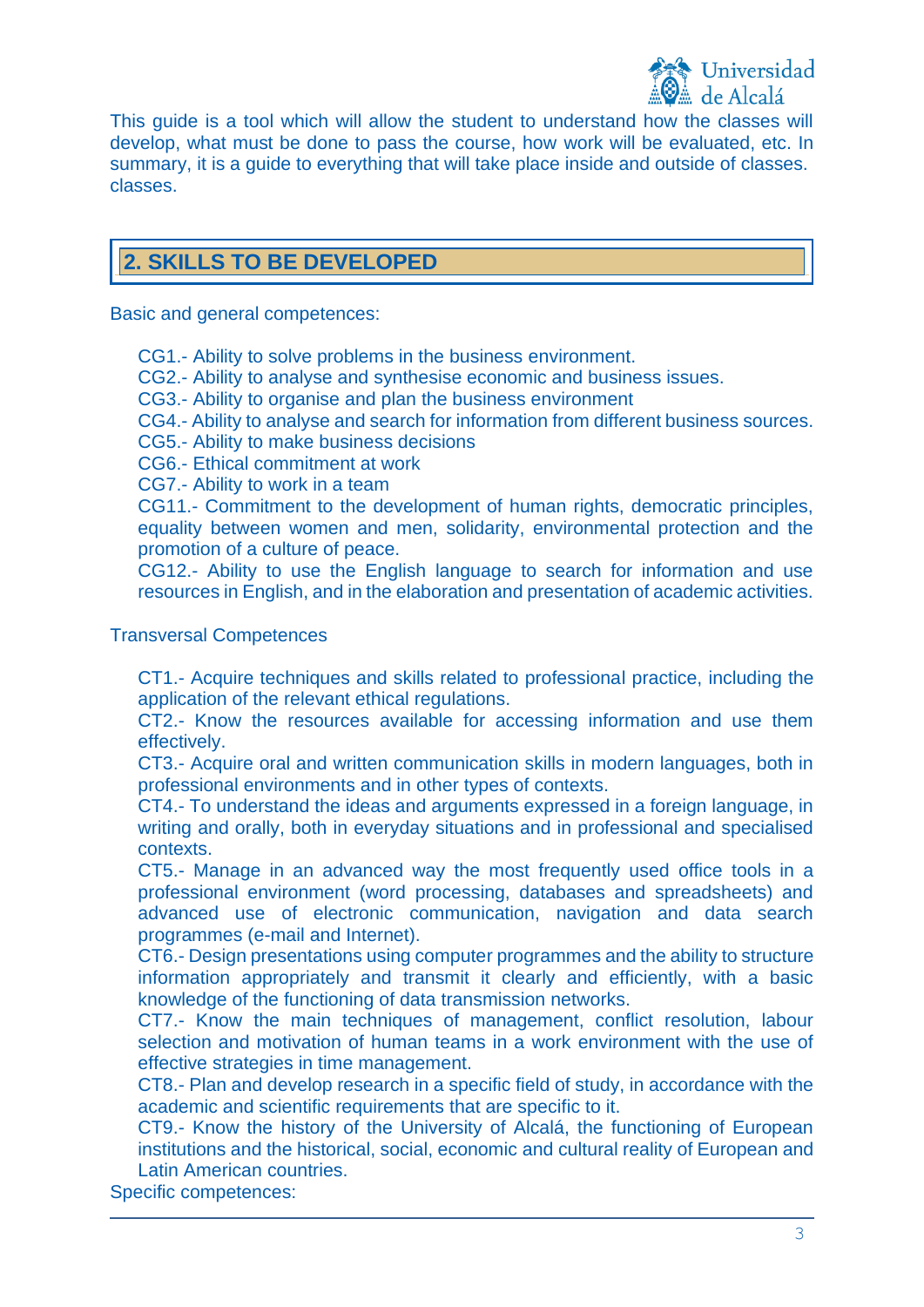

CE19.- To acquire the basic concepts of marketing (market, demand, environment, competition, product, price, distribution and promotion), developing the fundamentals of market segmentation, consumer behaviour and market research for the design of marketing strategies.

SC1.- Acquire the skills to defend economic-business points of view, using the minimum tools necessary to be able to express orally and in writing, in a scientific way, economic data of a company-institution.

SC4.- Acquire the skills to carry out an idea in the business world.

Learning outcomes of the subject

In the subject of Marketing we will study in an introductory way what marketing is and what its main activities are, such as commercial management, market and environment analysis, the study of consumer behaviour, knowledge of demand and market segmentation, and all of this through commercial research.

# **3. CONTENTS**

| <b>Content blocks</b> (subjects may be specified if<br>deemed necessary)                                                                   | Total number of<br>classes, credits or<br>hours  |
|--------------------------------------------------------------------------------------------------------------------------------------------|--------------------------------------------------|
| Introduction to the subject and initial considerations                                                                                     | 3 hours theory<br>$\bullet$<br>3 hours practical |
| Subject 1. Basic concepts of marketing and commercial<br>management<br>The importance of marketing<br>Commercial management tasks          | 4.5 hours theory<br>4.5 hours practical          |
| Subject 2. The market and general environment<br>The concept of market and its limits<br>Competition<br>Characteristics of the environment | 3 hours theory<br>3 hours practical              |
| Subject 3. Consumer behaviour<br>The purchasing decision process<br>Internal and external determiners of consumer<br>behaviour             | 3 hours theory<br>3 hours practical              |
| Subject 4. Market segmentation and positioning<br><b>Market segmentation</b><br>Positioning                                                | 3 hours theory<br>3 hours practical              |
| Subject 5. Commercial research<br>The marketing information system<br>Stages of commercial research                                        | 3 hours theory<br>3 hours practical              |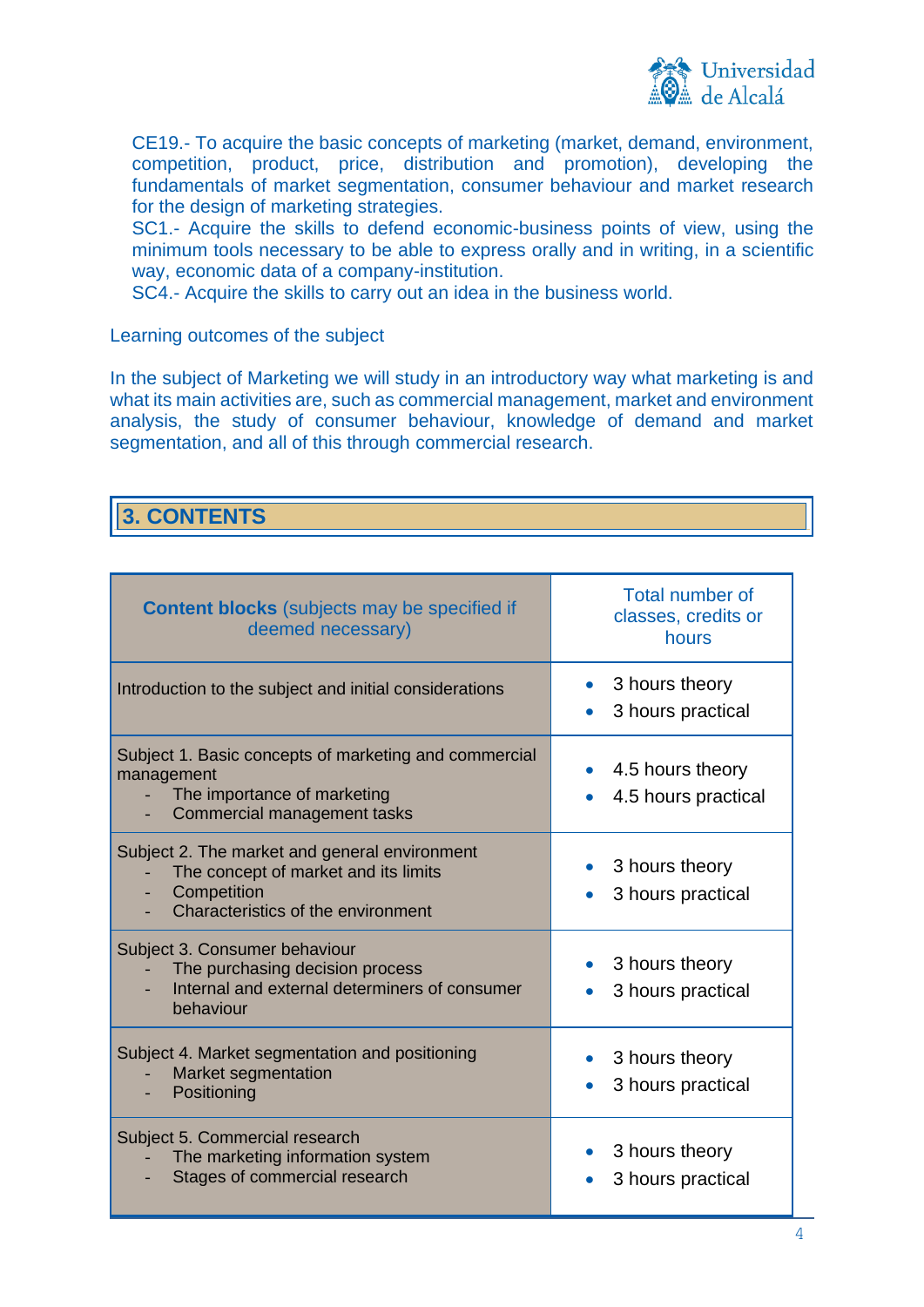

• 3 hours theory

• 3 hours practical

# Timetable (Provisional)

| Week/<br><b>Session</b> | Content                                                                          |  |
|-------------------------|----------------------------------------------------------------------------------|--|
| 1                       | Introduction to the subject and initial considerations<br>$\bullet$              |  |
| $\overline{2}$          | Initial considerations<br>$\bullet$                                              |  |
| 3                       | Subject 1. Basic concepts of marketing and commercial<br>$\bullet$<br>management |  |
| $\overline{\mathbf{4}}$ | Subject 1. Basic concepts of marketing and commercial<br>$\bullet$<br>management |  |
| 5                       | Subject 1. Basic concepts of marketing and commercial<br>$\bullet$<br>management |  |
| 6                       | Subject 2. The market and general environment<br>$\bullet$                       |  |
| $\overline{7}$          | Subject 2. The market and general environment<br>$\bullet$                       |  |
| 8                       | Subject 3. Consumer behaviour<br>$\bullet$                                       |  |
| 9                       | Subject 3. Consumer behaviour<br>$\bullet$                                       |  |
| 10                      | Subject 4. Market segmentation and positioning<br>$\bullet$                      |  |
| 11                      | Subject 4. Market segmentation and positioning<br>$\bullet$                      |  |
| 12                      | Subject 5. Commercial research<br>$\bullet$                                      |  |
| 13                      | Subject 5. Commercial research<br>$\bullet$                                      |  |
| 14                      | <b>Final considerations</b>                                                      |  |
| 15                      | <b>Final considerations</b>                                                      |  |

# **4. TEACHING-LEARNING METHODS. – COURSEWORK**

Distributed between teaching and student's own work

# **4.1. Distribution of credits (specified in hours)**

| Number of contact hours: 48 | $\bullet$ Practical and theory classes: 46<br>$\blacktriangleright$ Final exam: 2 |
|-----------------------------|-----------------------------------------------------------------------------------|
| Number of hours of          | $\bullet$ Individual work, study, completing                                      |
| Student's own work: 102     | coursework, exam preparation: 102                                                 |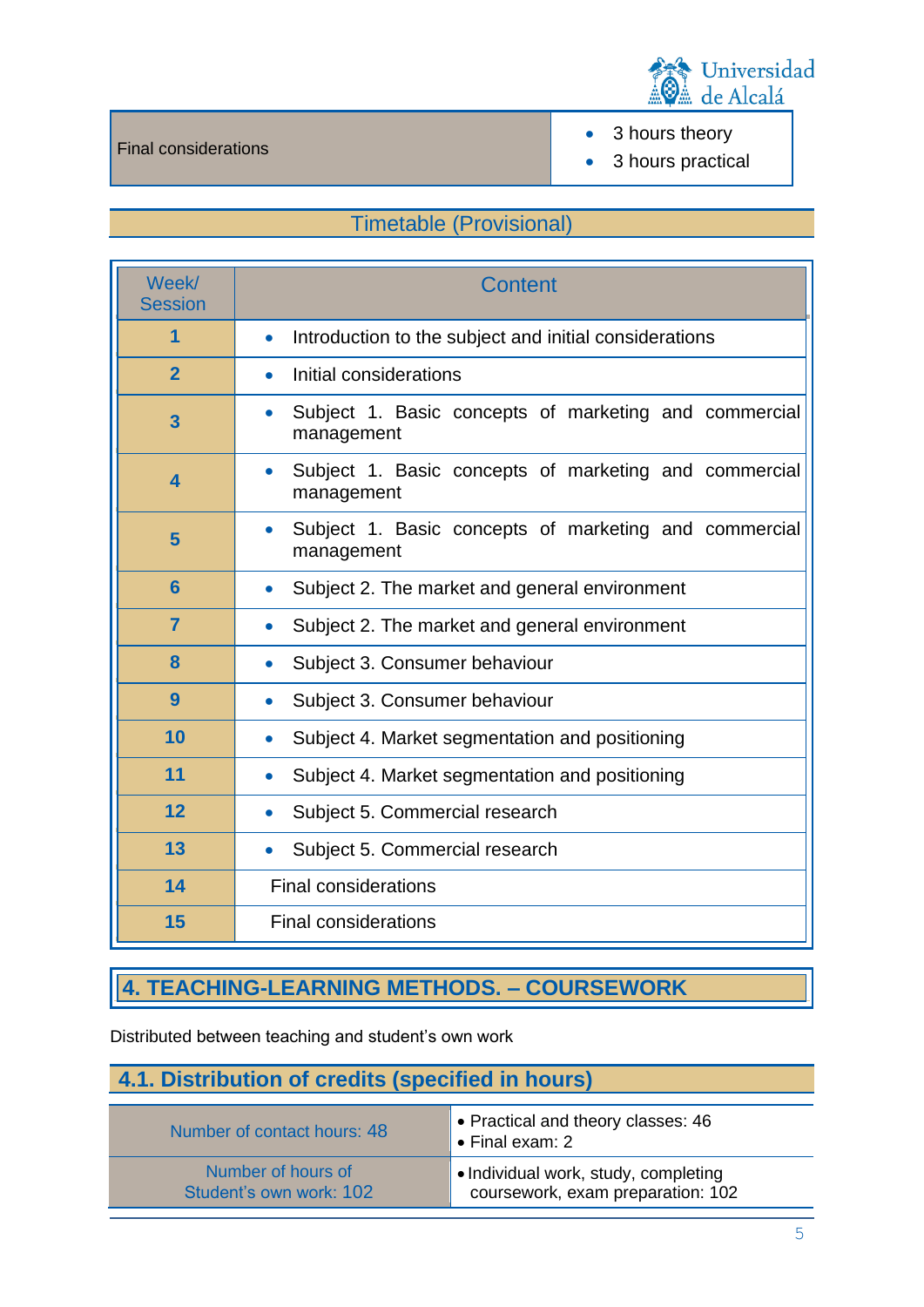

### **4.2. Method, materials and teaching resources**

Contact hours Some of the contact hours will be in the form of lectures. These will be theoretical in content and will develop the key points of the programme. The role of the student in lectures is to listen actively, try to understand the arguments and theories discussed, relate the lecture content to their prior knowledge and try to take structured notes of the most important content. Prior preparation on the part of the student is necessary in order to fully benefit from the lecture. This should be in the form of reading supporting materials about the subject or consulting one of the text books from the core reading list, or other resources that the student may have. The contact hours will also include practical classes. In these sessions practical aspects taken from the lectures will be developed, with the student as the active party, working individually or in a group under the supervision of the teacher. From this, two types of work will be completed: • Practical and theoretical research work concerning certain aspects of the programme, which will be assigned by the teacher and presented in class. Practical exercises (individually or in work groups) which the teacher will assign, using case studies and experiences from companies, debates, commentaries of press releases and articles from specialised journals. These will be scheduled throughout the course. Individual work The student must complete a project (individually and as part of a group) using

readings, research, analysis, completed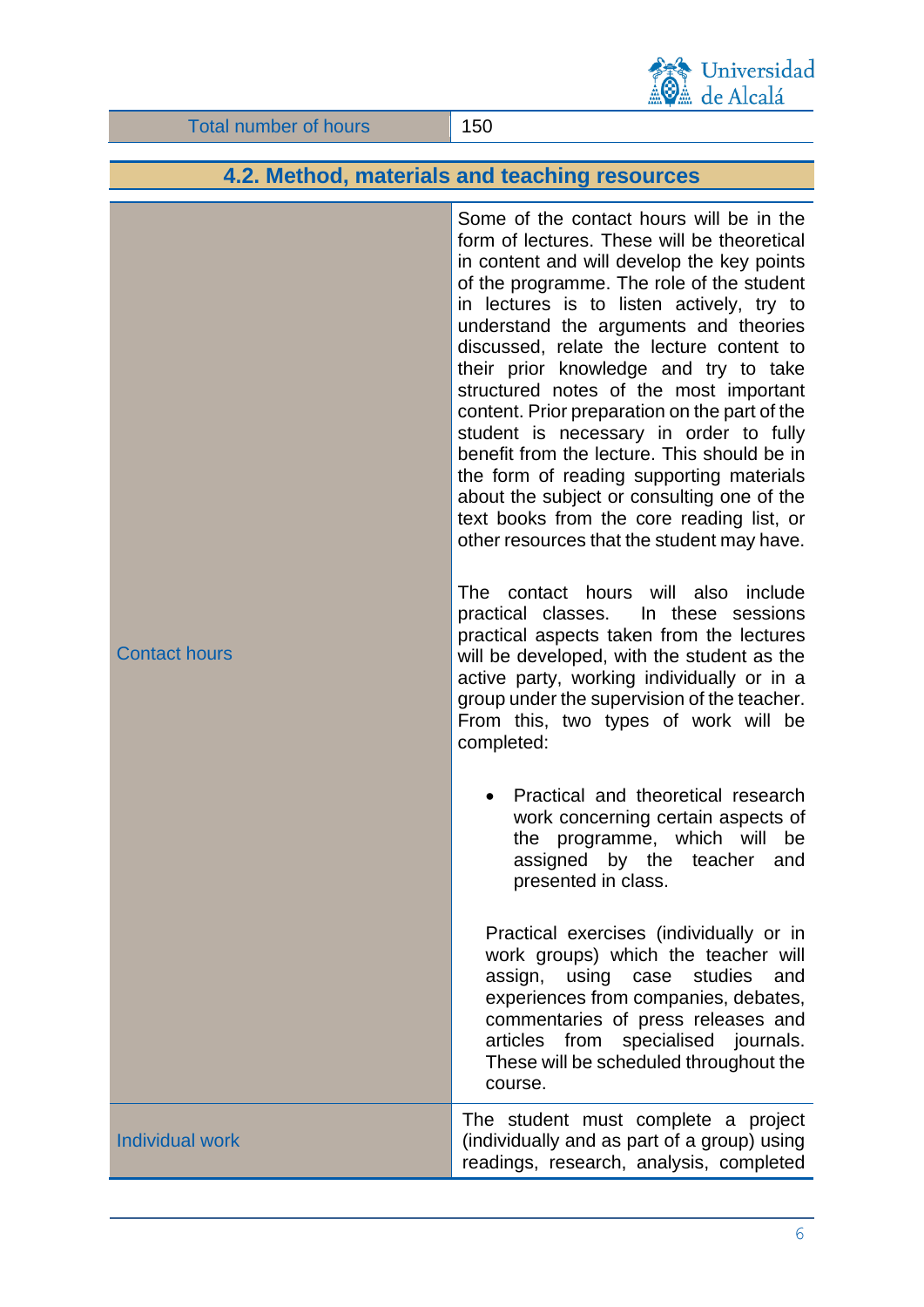

|                                                                          | exercises, reports and the work and study<br>completed on the course subject.<br>They will collaborate with<br>the<br>professionals of the CRAI-Library so that<br>students can carry out an activity that<br>develops information competencies in the<br>use and management of information. |
|--------------------------------------------------------------------------|----------------------------------------------------------------------------------------------------------------------------------------------------------------------------------------------------------------------------------------------------------------------------------------------|
| <b>Tutorials</b>                                                         | Tutorials may be in a group or individual.<br>During these the teacher will assess<br>whether the student has acquired the<br>necessary skills.                                                                                                                                              |
| <b>Practical and theoretical tests of</b><br>knowledge and skills gained | The student must interrelate<br>all -<br>knowledge gained through classes and<br>lectures, individual work and tutorials.                                                                                                                                                                    |

## **5. Assessment: Procedure, evaluation criteria and grading**

The evaluation process for this subject is based on continuous assessment.

For students who have been accepted for continuous assessment, their performance will be assessed on their work, knowledge and skills gained and the improvement made to their learning process. Assessment methods:

#### PRACTICAL:

a) Active participation in theoretical and practical classes. Percentage of grade based on student participation: 10%

b) Presenting and finding solutions to practical case studies and individual or group work: 50% THEORETICAL:

C) Passing theoretical test on knowledge and skills gained: 40%

To pass the subject, the student must pass all tests to a satisfactory standard, given that as a whole they assess all the skills developed.

For those students who do not pass both parts, but have passed one of the two (whether this is the practical or theoretical part), the part that has been passed will be saved, and only the failed part must be retaken during the resit period (June-July). If it is the theoretical part which has been failed, an exam of the relevant course content will be taken. If it is the practical part which has been failed, individual practical exercises must be completed. It is the student's responsibility to request the exercises and work plan from the teacher.

Students who have failed both parts of the subject must take an exam concerning all the course content and complete individual practical exercises, during the resit period (June-July). It is the student's responsibility to request the exercises and work plan from the teacher.

For those students who are not following the continuous assessment procedure, there will be a final evaluation during the academic year's normal exam period. Amongst others, reasons which may admit the student to opt for a final evaluation, notwithstanding that all cases must be approved, include practical work experience, work obligations, family obligations, health reasons and disability. Being a part-time student is not in itself sufficient reason for opting for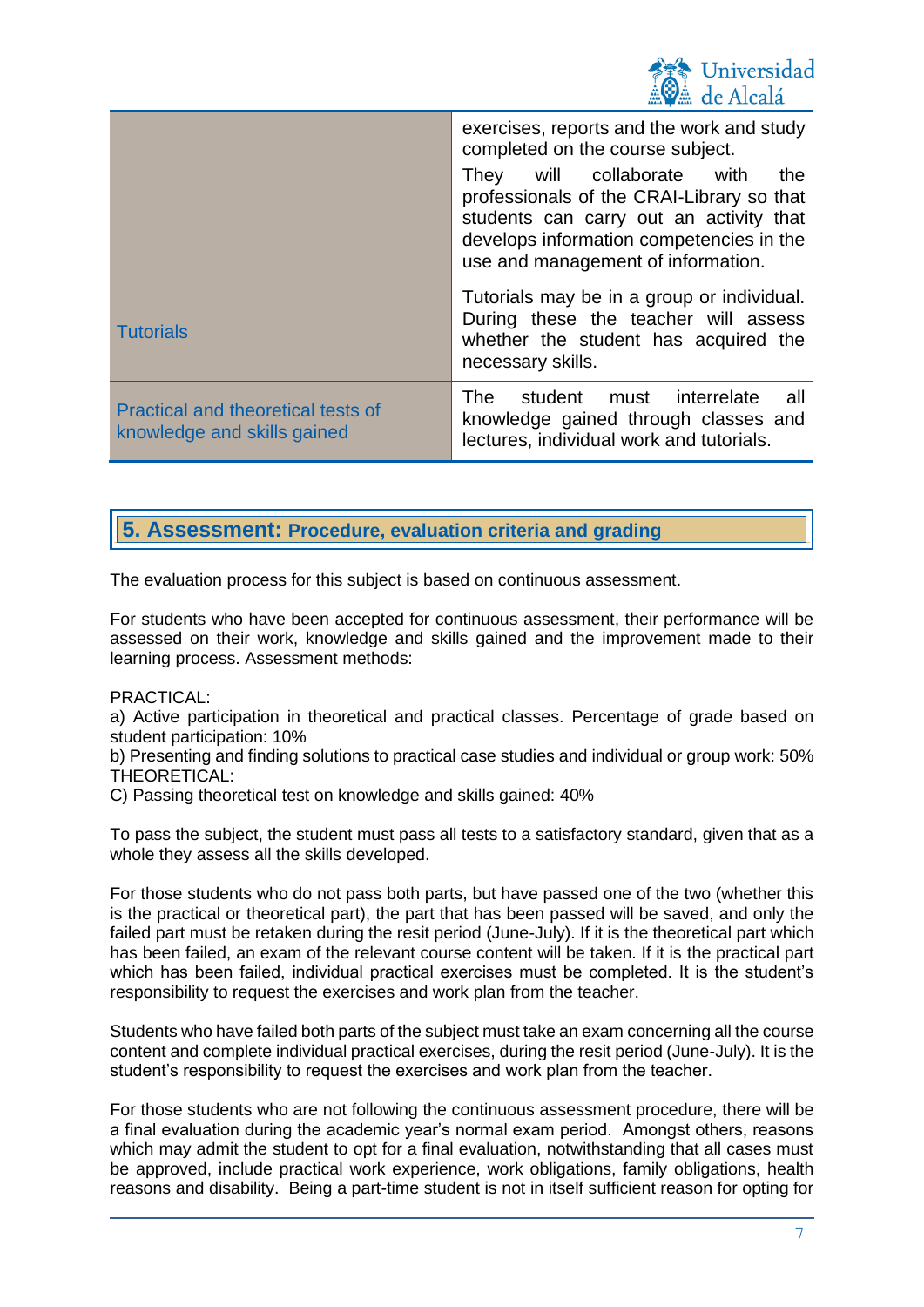

the final evaluation route. To be accepted for final evaluation, the student must make a written request to the dean during the first two weeks of teaching, explaining why they are unable to follow the continuous assessment system. In the case of those students who for justified reasons are not formally matriculated from the course start date, the assessment period will begin from their enrolment on the course. The dean will consider the circumstances that the student has detailed and will make a formal decision. If after 15 days the student has not received a written reply to his/her request, s/he can assume that it has been accepted.

The final assessment for those students who do not complete the evaluation will be in the form of an exam which covers all of the course content, during the normal exam period (a mark of 5 out of 10 is required). It will also be necessary to carry out some individual practical exercises, which must be presented and handed on the date that is indicated by the teacher. For these individual practical exercises, the student must first ask the teacher (during the first month started the course), the assigned exercises, special work plan, the date, time and place of the presentation.

To be able to pass the subject, it is necessary to achieve a minimum grade of 5 out of 10 in both the exam and the individual assigned work.

For those students who do not manage to pass both parts, but do pass one of the two (whether this is the exam or the practical part), the part that has been passed will be saved, and only the failed part must be retaken during the resit period (June-July). If it is the theoretical part which has been failed, an exam of the relevant course content will be taken. If it is the practical part which has been failed, individual practical exercises must be completed. It is the student's responsibility to request the exercises and work plan from the teacher.

Students who have failed both parts of the subject must take an exam concerning all the course content and complete individual practical exercises, during the resit period (June-July). It is the student's responsibility to request the exercises and work plan from the teacher.

According to the Regulations Learning Assessment approved by the Governing Council of the UAH, detection of fraudulent practice in any assessment test will be graded with suspense (0).

Likewise, the warning of signs of plagiarism in any of the works or activities proposed to the students will be graded with suspense (0).

# **6. READING LIST**

#### Core Reading List

Santesmases Mestre, M. (2012): *Marketing. Conceptos y Estrategias*, 6ª edición, Editorial Pirámide, Madrid.

Santesmases Mestre, M.; Merino Sanz M.J.; Sánchez Herrera, J. y Pintado Blanco, T. (2018): *Fundamentos de Marketing*, 2ª edición, Editorial Pirámide, Madrid.

Santesmases Mestre, M.; Merino Sanz M.J.; Sánchez Herrera, J. y Pintado Blanco, T. (2011): *Fundamentals of Marketing*, Editorial Pirámide, Madrid.

Complementary Reading List (optional)